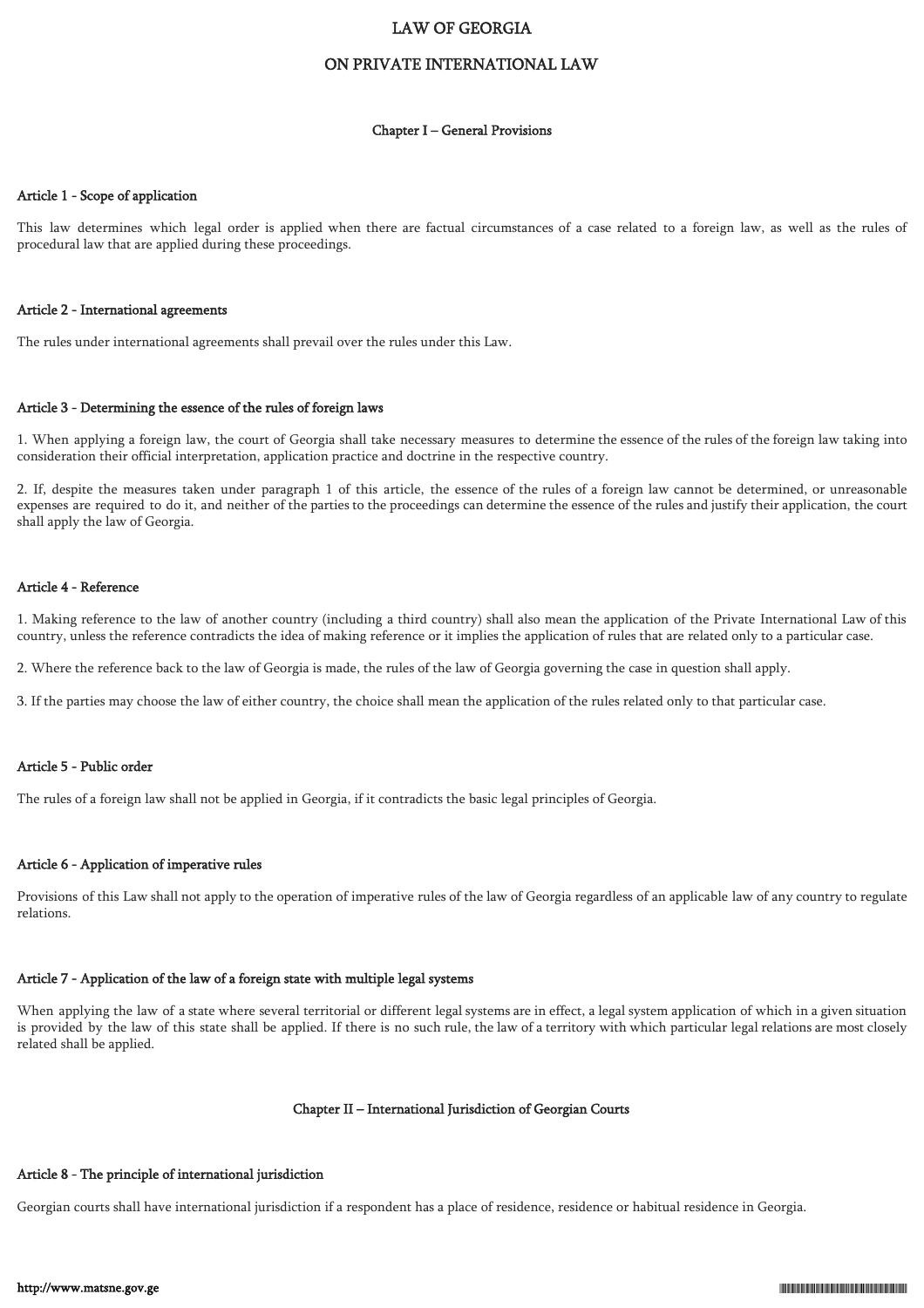### Article 9 - Instances of international jurisdiction

Georgian courts shall have international jurisdiction if:

a) a respondent party consists of several persons one of whom has a place of residence, residence or habitual residence in Georgia;

b) the obligations under an agreement must be fulfilled in Georgia;

c) a claim concerns damages inflicted by an unlawful or an equivalent act and the act was committed or damages were inflicted in Georgia;

d) a dispute concerns a branch of an enterprise which is based in Georgia;

e) regarding the establishment of paternity or payment of alimony, a place of residence or habitual residence of a child or beneficiary of alimony is in Georgia;

f) the subject of a claim is the determination of succession rights and/or division of inherited property, and a place of residence, residence or habitual residence of a testator at the time of his/her death was in Georgia.

### Article 10 - exclusive international jurisdiction

Courts of Georgia shall have exclusive international jurisdiction only over claims that refer to:

- a) immovable property, if the property is in Georgia;
- b) the authenticity or termination of decisions of a legal person or its body, if the residence of the legal person or its body in Georgia;
- c) registration of legal persons by the courts of Georgia or other bodies;
- d) registration of a patent, a trademark or other rights, if the rights were registered or requested for in Georgia;
- e) enforcement actions that were requested for or implemented in Georgia.

### Article 11 - Declaration of absence or death

Courts of Georgia shall have international jurisdiction over cases of declaration of absence or death, if:

a) a missing person is a citizen of Georgia;

b) a missing person has a habitual residence in Georgia;

c) a party filing a petition for the declaration of absence or death has a substantiated interest to declare.

### Article 12 – Marriage-related cases

- 1. Courts of Georgia shall have international jurisdiction over marriage-related cases, if:
- a) either of the spouses is a citizen of Georgia or was a citizen of Georgia at the time of marriage;
- b) a spouse against whom a claim has been filed has a habitual residence in Georgia;
- c) either of the spouses is a stateless person and has a habitual residence in Georgia.
- 2. Marriage-related cases include divorce, termination or annulment of marriage, or establishment of the fact of marriage or cohabitation of spouses.
- 3. The jurisdiction defined in paragraph 1 of this article shall also apply to additional effects of divorce.

# Article 13 - Personal relations between parents and children, origin of children, establishment of paternity and related disputes

Courts of Georgia shall have international jurisdiction over cases of personal relations between parents and children, origin of children, establishment of paternity and related disputes if one party to the proceedings is a citizen of Georgia or has a habitual residence in Georgia.

# Article 14 - Adoption

Courts of Georgia shall have international jurisdiction over cases of adoption if adoptive parents or one adoptive parent or the child is a citizen of Georgia or has a habitual residence in Georgia.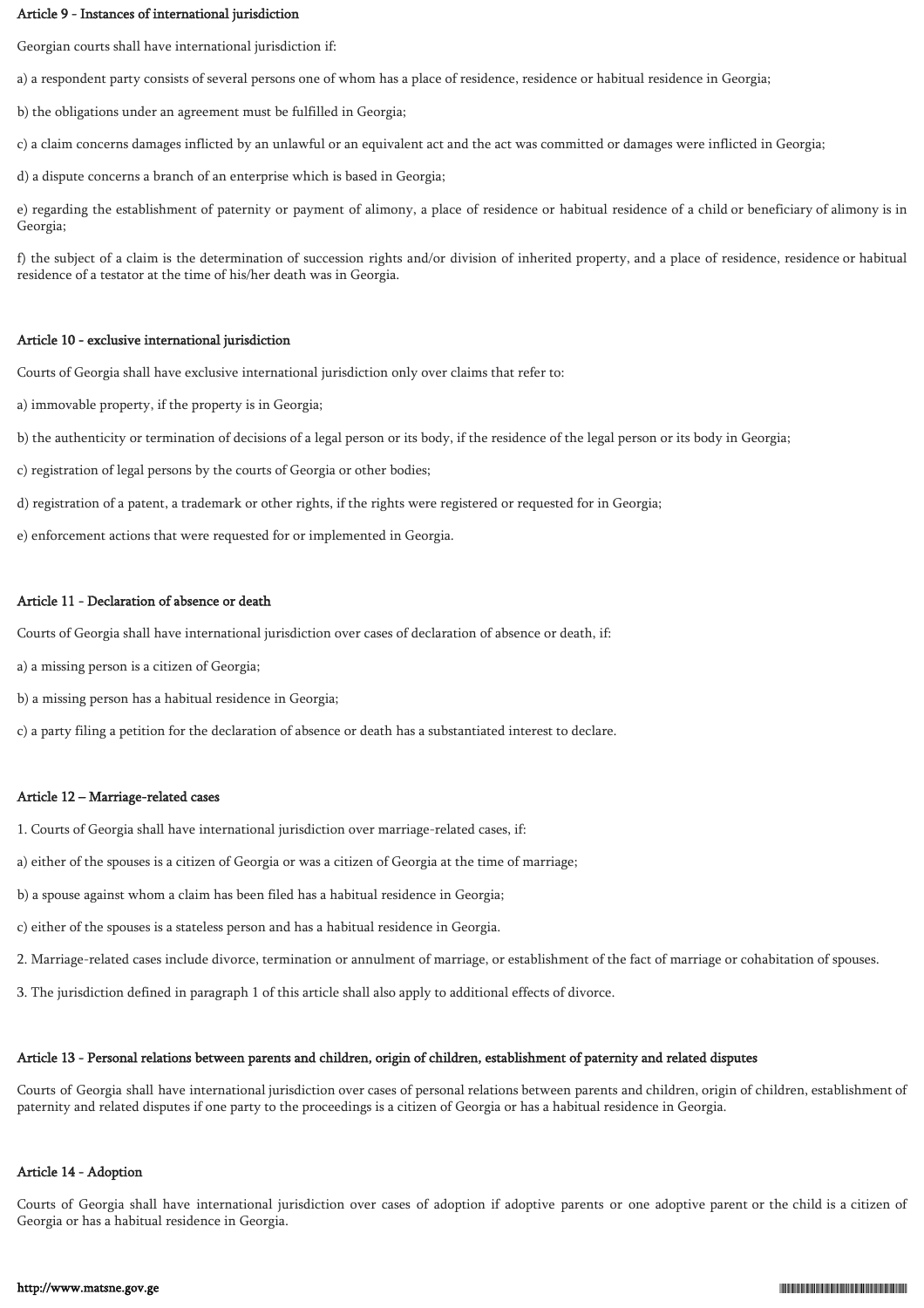### Article 15 - Limitation of legal capacity

Courts of Georgia shall have international jurisdiction over cases of limitation of legal capacity of a person if the person is a citizen of Georgia or has a habitual residence in Georgia.

### Article 16 – Custodianship and guardianship

1. Courts of Georgia shall have international jurisdiction over cases of custodianship and guardianship if a custodian, a guardian, or a person in need of custodianship or guardianship is a citizen of Georgia or has a habitual residence in Georgia.

2. Courts of Georgia shall also have international jurisdiction if a custodian, guardian, or a person under custodianship or guardianship so requests it through a court of Georgia.

### Article 17 - Citizens of Georgia residing abroad

If internal jurisdiction of proceedings is not provided by the legislation of Georgia and at the same time, a case cannot be initiated in a foreign country or the conduct of proceedings in a foreign country makes no sense due to the circumstances of the case, a court of the territory of Georgia in which a citizen of Georgia residing in a foreign country had his/her last place of residence or habitual residence shall have the jurisdiction.

### Article 18 - Agreements on international jurisdiction

1. Parties may agree on international jurisdiction of a court of Georgia even if it is not competent under Articles 8, 9 and 10 of this Law. The agreement must be concluded:

a) in writing or verbally followed by a written confirmation;

b) in international trade relations in the form that corresponds with international trade practices and which is or must have been known to the parties.

2. Courts of Georgia shall have international jurisdiction if a respondent party agrees to participate in a proceeding without lodging an objection to the jurisdiction of the court despite:

a) the respondent is represented by a lawyer;

b) the judge notified the respondent of the possibility of lodging an objection and the notification is recorded in a protocol of the proceeding.

3. The parties may make an agreement on international jurisdiction of a foreign court if one party has a place of residence, residence or habitual residence in a foreign country. Accordingly, paragraph 2 of this article shall apply to the agreement.

4. Agreements on jurisdiction defined in Articles 10-16 of this Law shall be void. In this case paragraph 2 of this article shall not apply.

### Article 19 - Legal proceedings conducted simultaneously in several countries

1. If a proceeding on the same claim and between the same parties is being conducted simultaneously in Georgia and in a foreign country and the claim initially was under the jurisdiction of a foreign court, a court of Georgia shall suspend the proceeding. The proceeding shall not be suspended if there is a risk that a foreign court fails to adopt a decision in due time or the decision may not be recognised in Georgia.

2. A court of Georgia shall not initiate proceedings in a case if there is a decision of a foreign court that may be recognised in Georgia.

#### Article 20 - Interim measures

When securing a claim, a court of Georgia shall be competent if interim measures must be enforced in Georgia, or if courts of Georgia have international jurisdiction.

### Chapter III – Persons

### Article 21 - Equality before law

Foreign natural and legal persons and stateless persons shall have the same capacity for rights and legal capacity as citizens of Georgia. An exception to this rule may be allowed if rules restricting the rights of natural or legal persons of Georgia are effective in a foreign country. A rule clearly defined by law shall be required for this purpose.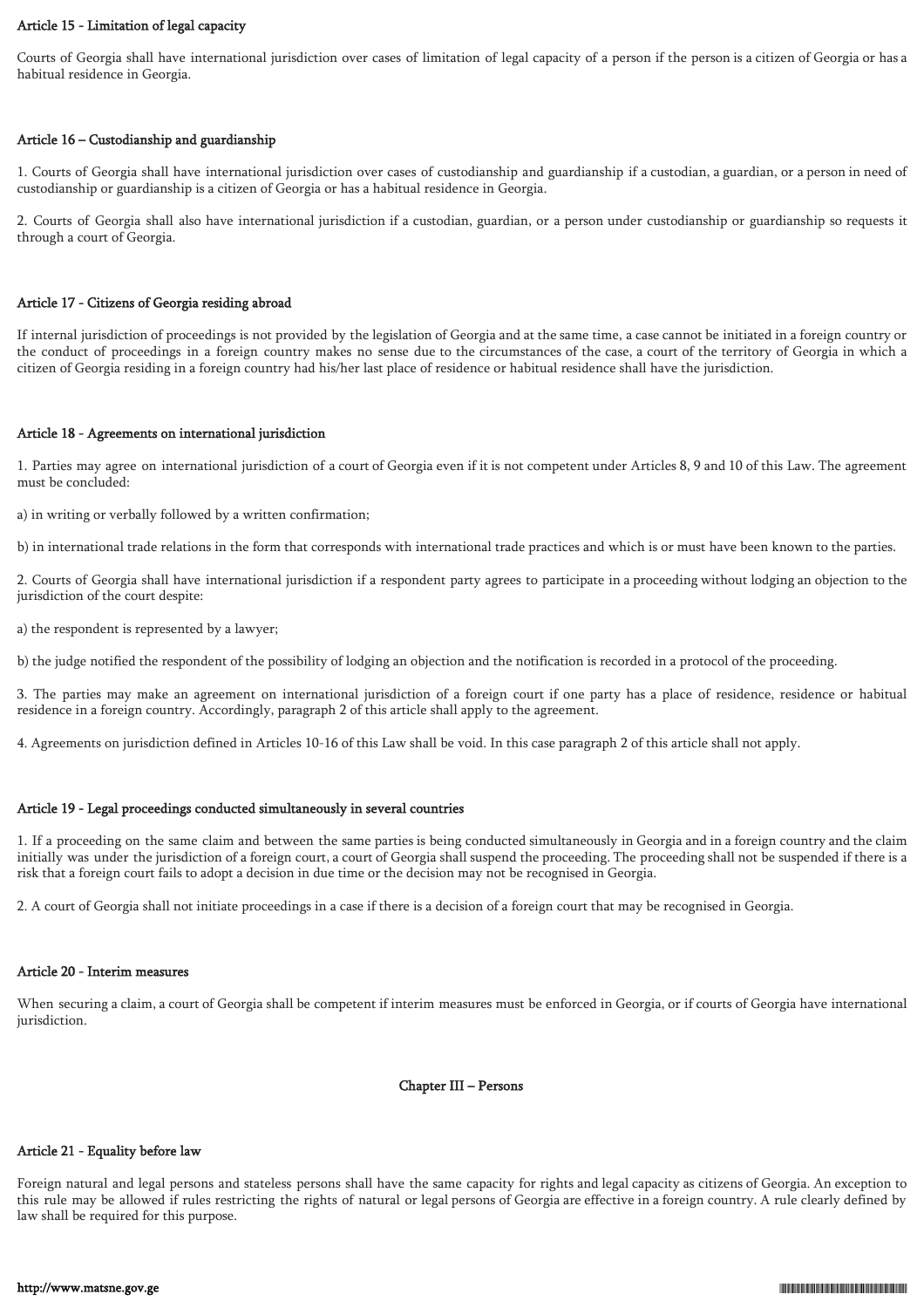#### Article 22 - Personal status

1. If a person has a multiple citizenship, the law of a country to which he/she is the most closely related, in which he/she has a habitual residence or in which he/she carries out basic activities shall be applied to him/her.

2. If a natural person is stateless or it is impossible to determine his/her citizenship, the law of a country in which he/she has a habitual residence or carries out basic activities shall be applied to him/her; and if there is no such country – the law of Georgia shall apply.

#### Article 23 - Capacity for rights and legal capacity of natural persons

1. Capacity for rights and legal capacity of a natural person shall be determined under the law of a country to which this person belongs. This rule shall also apply when legal capacity is extended after marriage.

2. Change of the legal status of a Georgian citizen shall not restrict capacity for rights and/or legal capacity once it is acquired.

### Article 24 – Capacity for rights and legal capacity of legal persons

Capacity for rights and legal capacity of a legal person shall be determined under the law of a country in which the administration of a legal person has an actual residence. This rule shall also apply to a branch of a legal person.

### Article 25 - Application of law in case of declaration of absence or death

1. Declaration of absence or death shall be regulated by the law of a country to which a person declared missing or dead belonged according to the latest information available with regard to his/her life. The law of a country of habitual residence shall be applied to a stateless person; and if there is no such country – the law of Georgia shall apply.

2. If a person declared missing or dead is a citizen of a foreign country during a hearing, he/she may also be declared absent or dead under the law of Georgia if there is a substantiated interest in this regard.

### Article 26 - Name

1. Legal relations involving the name of a natural person shall regulated by the law of a country to which the person belongs.

2. The issue of a corporate name of a legal person shall be regulated by the law of a country in which the administration of the legal person has an actual residence. This rule shall also apply to a branch of a legal person.

### Chapter IV – Transactions

### Article 27 - Authenticity of transactions

1. Entry into force and authenticity of a transaction or of its individual provision shall be determined by the law of a country which ought to have been applied to determine the authenticity of the transaction or any of its provisions.

2. If there are circumstances according to which determination of the activity of one party under the law referred to in paragraph 1 of this article during contract negotiations may have been unjustified, a person may apply the law of his/her country of habitual residence to prove that he/she has not given consent to concluding the contract.

#### Article 28 - Representation in transactions

If application of the law of any country is not agreed when representing in a transaction, the law of a country in which a representative carries out activities shall apply. If there is no place of activity of a representative, the law of his/her country of habitual residence shall apply. If there are close relations with a country in which a representative performed activities, particularly if the representative or a third party has its place of activity or habitual residence in this country, the law of the country in which the representative performed activities shall apply.

#### Article 29 - Form of transactions

1. The form of a transaction shall be defined under the law of the country in which the transaction was made, or the law of the country that is applied to the subject of transaction. The form of a transaction shall be considered observed if the agreement was concluded by persons staying in different countries and if it complies with the requirements of the law of one of the countries regarding the form of the transaction.

2. If an agreement is concluded through a representative, a country in which the representative is staying shall be implied when applying paragraph 1 of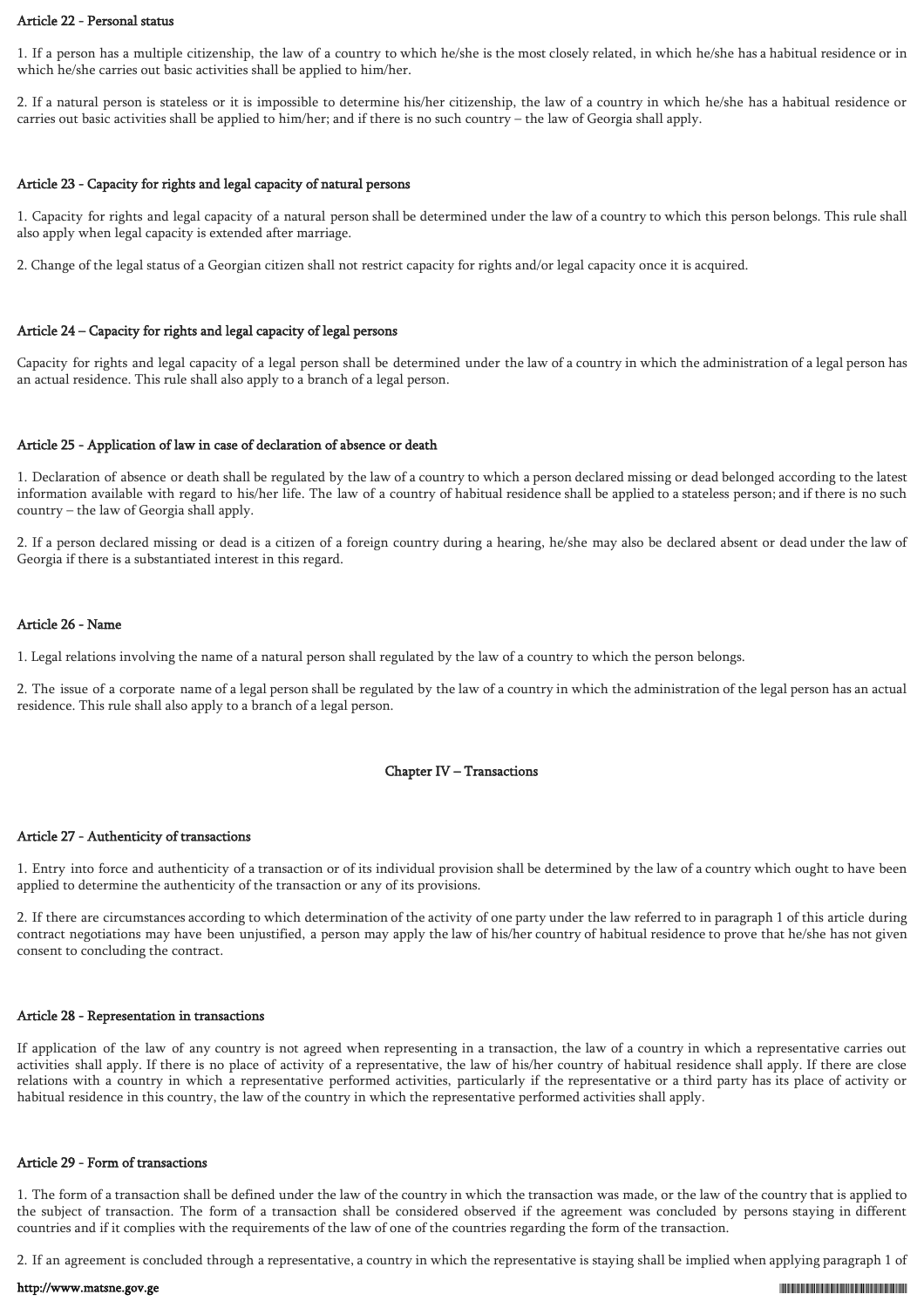this article.

3. In case of transactions concerning the title to land, regardless of the place of contract and the law effective in this place, imperative rules for the form of transaction of the law of the country in which the land is located shall apply.

4. A transaction giving rise to a right to property or used to administer this right shall be considered to have been concluded according to the form if it complies with the requirements for the form of transaction of the law of a country applied in relation to legal relations that give rise to the subject of transaction.

### Article 30 - Period of limitation of claims

Period of limitation of a claim shall be determined by the law of a country applied in relation to the claim.

#### Article 31 - Observance of good faith

1. If an agreement was concluded between persons staying in the same country, a natural person who has no capacity for rights and legal capacity according to the rules of law related to circumstances of a particular case shall only indicate his/her incapacity under the rules of a foreign law if the other party to the agreement was or must have been aware of it when concluding the agreement.

2. If an agreement is concluded with participation of a legal person, it shall not indicate the restriction of those representative powers of its bodies or representatives that do not exist in the place of activity or country of habitual residence of the other party to the agreement and that were not or could not have been known to the party to the agreement.

### Chapter V. Property Law

### Article 32 - Rights to Property

1. The origination, change, transfer and termination of the right to property shall be regulated by the law of a country in which the property is situated. The rules of property law of this country shall also apply when the law of another country must be applied under the referential (conflict) rules of this law.

2. If the property to which the right was originated is in another country, the effects of the right shall be subject to the law of the country to which the property was moved.

#### Article 33 - Rights to transportation facilities and to property in them

1. Rights to air, water and railway transportation facilities shall be subject to the law of a country to which they belong.

2. Rights to the property which is placed in transportation facilities under paragraph 1 of this article shall be subject to the law effective at the place of final destination of the property.

### Article 34 - Non-property rights

Non-property rights shall be subject to the law of a country in which they must be applied.

# Chapter VI – Law of Obligations; Obligations Arising from Contract and Law

### Article 35 - Choice of law by the parties

1. Determination of rights and obligations derived from contractual relationships, particularly interpretation, fulfilment, termination of contracts, as well as the results of annulment of contracts, violation of obligations, including the violation of pre-contractual and post-contractual obligations shall be regulated by the law of a country chosen by the parties.

2. As agreed to by the parties, the law of a chosen country may be replaced by the law of another country even after concluding the contract.

3. The choice of law shall be considered void if it disregards imperative rules of the law of a country that is most closely related to the contract.

### Article 36 - Application of law if parties have not chosen the law of any country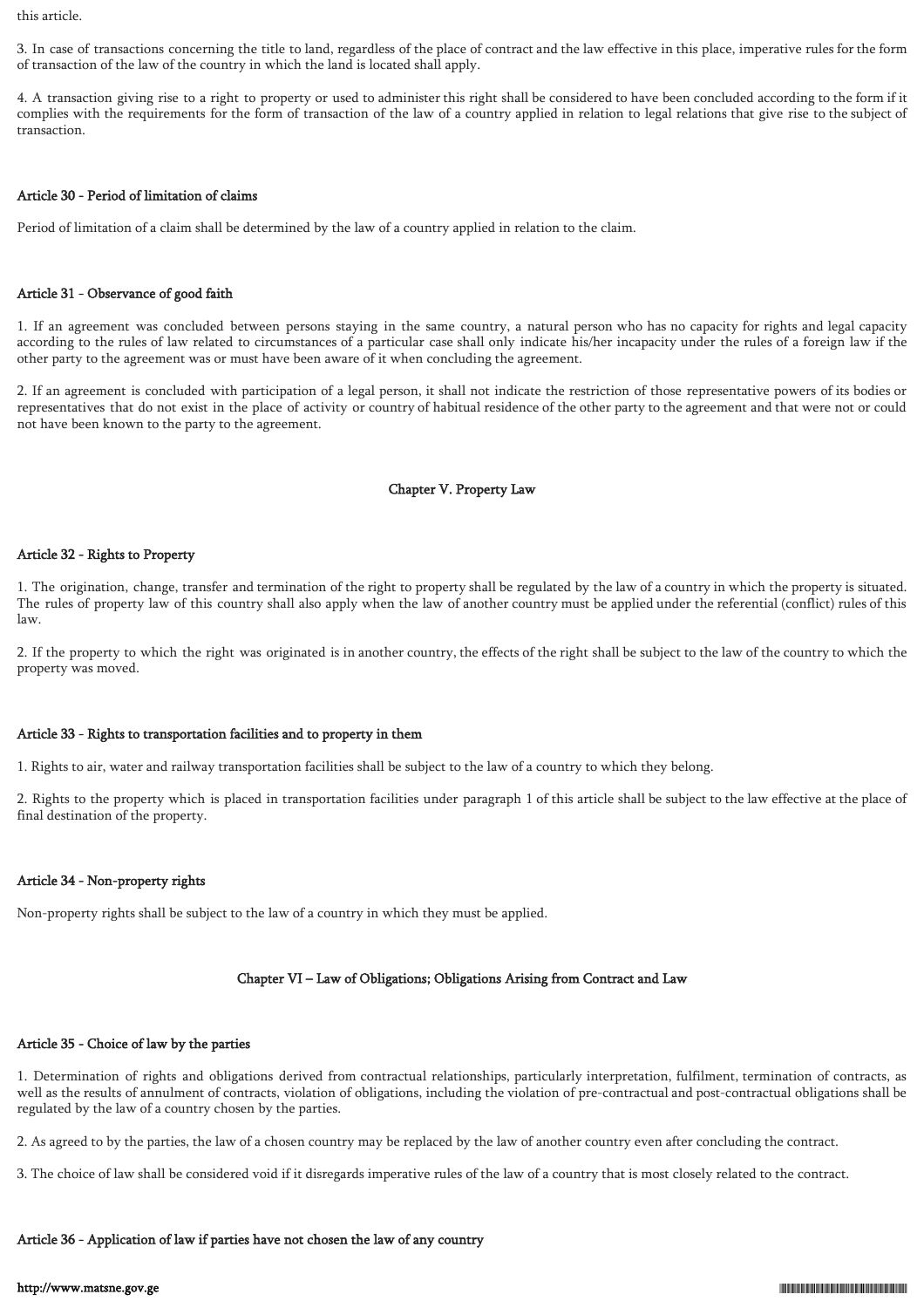1. If parties have not chosen the law of any country, a contract shall be subject to the law of the country that is most closely related to it. A contract shall be considered to be most closely related to the country in which a party that had to fulfil an appropriate contractual obligation had a habitual residence or residence of administration when concluding the contract.

2. If the subject of contract is the title to land or land use right, it is considered that the contract is most closely related to the country in which the land is located.

3. In a cargo transportation contract, it shall be considered that the contract is most closely related to a country in which a transporter has its basic administration residence when concluding the contract if the basic place of shipment, discharge or location of a forwarder is in the same country. Otherwise the provisions of paragraph 1 of this Article shall apply.

4. In an insurance contract, it shall be considered that it is most closely related to the country in which the main part of risks to be insured is present.

#### Article 37 - Transfer of claims to another person

1. When transferring a claim for liabilities between old and new creditors, the law of the country that regulates a contract concluded between them shall apply.

2. The law that regulates a transferred claim shall determine whether the claim may be transferred, as well as the rights and obligations of a debtor towards old and new creditors.

### Article 38 - Imperative rules of social protection

The choice of law shall be considered void if it disregards the imperative rules that are adopted to protect customers and employees from discrimination. This rule shall also apply to the delivery and financing of movable property, or labour or service contracts if they are agreed upon or concluded in a country in which the customers and employees have their place of residence and where these protective rules operate.

### Article 39 - Rights of common

Rights of common of the equity holders shall be regulated by the law of a country in which these rights exist.

#### Article 40 - Performance of activities of others without assignment

1. Claims regarding the performance of activities of others shall be regulated by the law of a country in which these activities were carried out.

- 2. Claims arisen from providing help during a sea disaster shall be regulated by the law of the country under whose flag the ship in distress sails.
- 3. Claims arisen from settling obligations of others shall be regulated by the law of the country to be applied to these obligations.

### Article 41 - Unjust enrichment

1. Claims arising from unjust enrichment shall be regulated by the law of the country which is applied to legal relations connected with actions that give rise to the claims.

2. Claims related to unjust enrichment as a result of encroachment on goods protected by a foreign law shall be subject to the law of the country in which the encroachment took place.

3. In other cases, claims related to unjust enrichment shall be subject to the law of the country in which the effects of the enrichment are present.

#### Article 42 - Torts

- 1. The obligation to compensate for damages shall be subject to:
- a) the law of a country which is more favourable for an affected person;
- b) the law of the country in which an action or a circumstance that gave rise to a claim for damages took place;
- c) the law of the country in which the interests protected by law were prejudiced.
- 2. The following laws shall be applied instead of the law specified in paragraph 1 of this article:
- a) the law of the country in which a person liable for damages and an affected person had a habitual residence when the damage occurred;

b) for claims related to unfair competition, the law of the country in which the market is affected by such competition, unless it is limited to inflicting complete or partial damage to the interests of individual market players.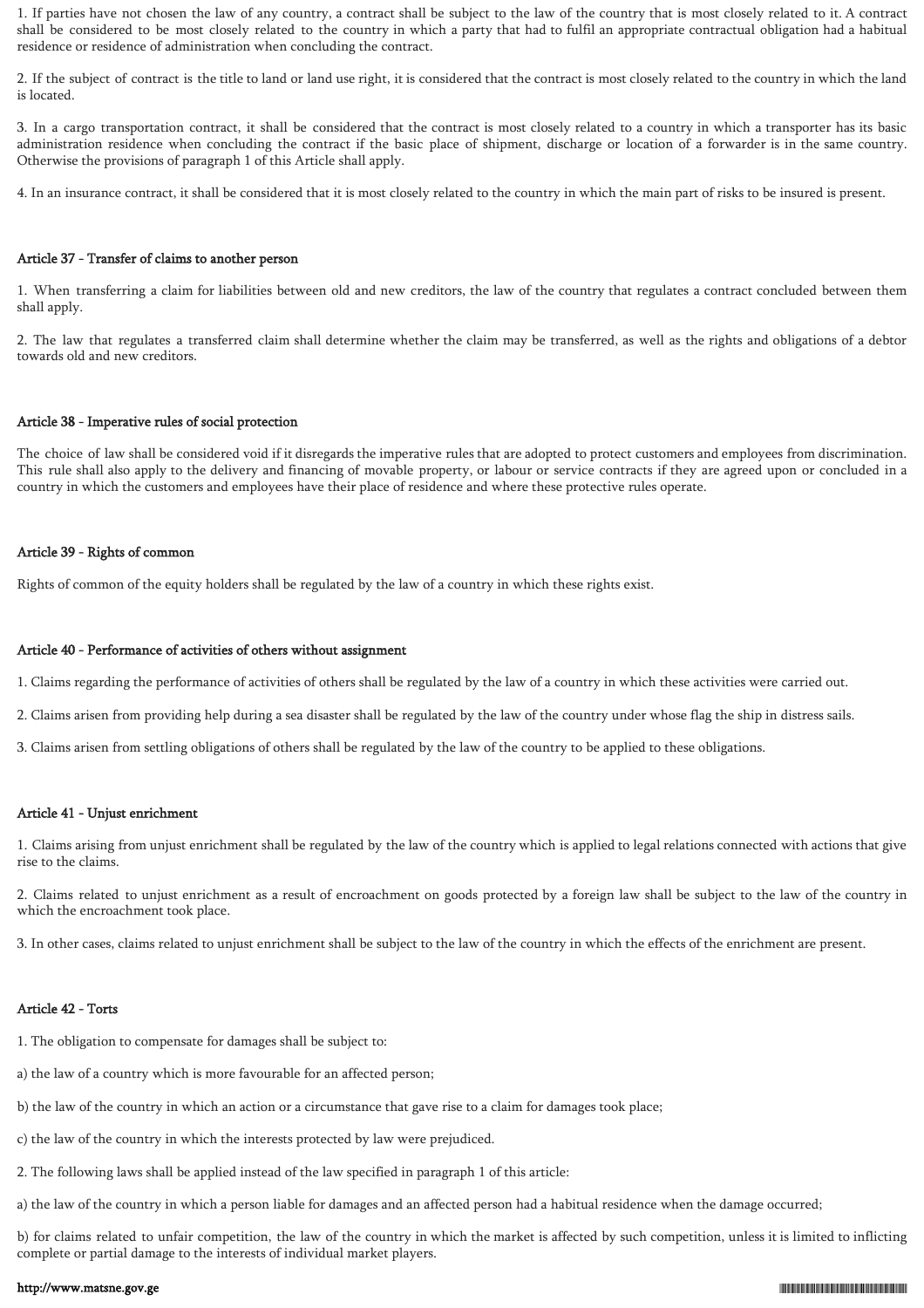3. An affected person may submit his/her claim directly to the liability policy holder if it is provided by the law of the country which is applied to the liability for damages, or the law of the country that regulates the insurance contract.

### Article 43 - Choice of law in obligations arising from law

After the obligations arising from law are created, the parties may choose the law that will regulate these obligations. In this case, the rights of the third parties shall remain inviolable.

### Chapter VII – Family Law

### Article 44 - Marriage requirements

1. Marriage requirements for every person intending to marry shall be subject to the law of a country to which such a person belongs.

2. If any of the marriage requirements is absent and one of persons intending to marry is a citizen of Georgia or has a habitual residence in Georgia, the law of Georgia may be applied if:

a) a foreign law restricts freedom of marriage compared to Georgian customs;

b) a previous marriage does not impede remarriage;

c) a previous marriage is terminated or annulled by decision of a court of Georgia or by a decision recognised in Georgia;

d) a former spouse of a person intending to marry is declared dead.

3. The form of marriage shall be determined by the law of the country in which the marriage was performed. If one of the persons intending to marry is not a citizen of Georgia, marriage may be performed in Georgia in compliance with the form of marriage followed in the country to which this person belongs.

#### Article 45 - Effects of marriage

- 1. General effects of marriage shall be subject to the law of the country:
- a) to which both spouses individually belong or belonged at the time of marriage;
- b) in which both spouses individually have or at the last moment of the marriage had a habitual residence;
- c) to which spouses are jointly most closely related.

2. Paragraph 1 of this article shall also apply to property relations of spouses if they have not chosen the law of any other country. The law may be chosen if it indicates the law of a country:

- a) to which either of the spouses belongs;
- b) in which either of the spouses has a habitual residence;
- c) in which the immovable property is situated.

3. To regulate property relations, persons with a refugee or humanitarian status may also choose the law of a country in which they have new joint residence.

4. The choice of the law must be documented notarially.

Law of Georgia No 5371 of 6 December 2011 - website, 20.12.2011

### Article 46 – Observance of goodwill of the third persons

If property relations of spouses are subject to a foreign law and one of the spouses has a habitual residence or carries out entrepreneurial activities in Georgia, claims regarding transactions made with a third person shall not be taken into account if this person was or ought to have been aware of a legal status of the property of the spouses.

#### Article 47 - Termination of marriage

1. Termination of marriage shall be subject to the law of the country that applies to general effects of marriage.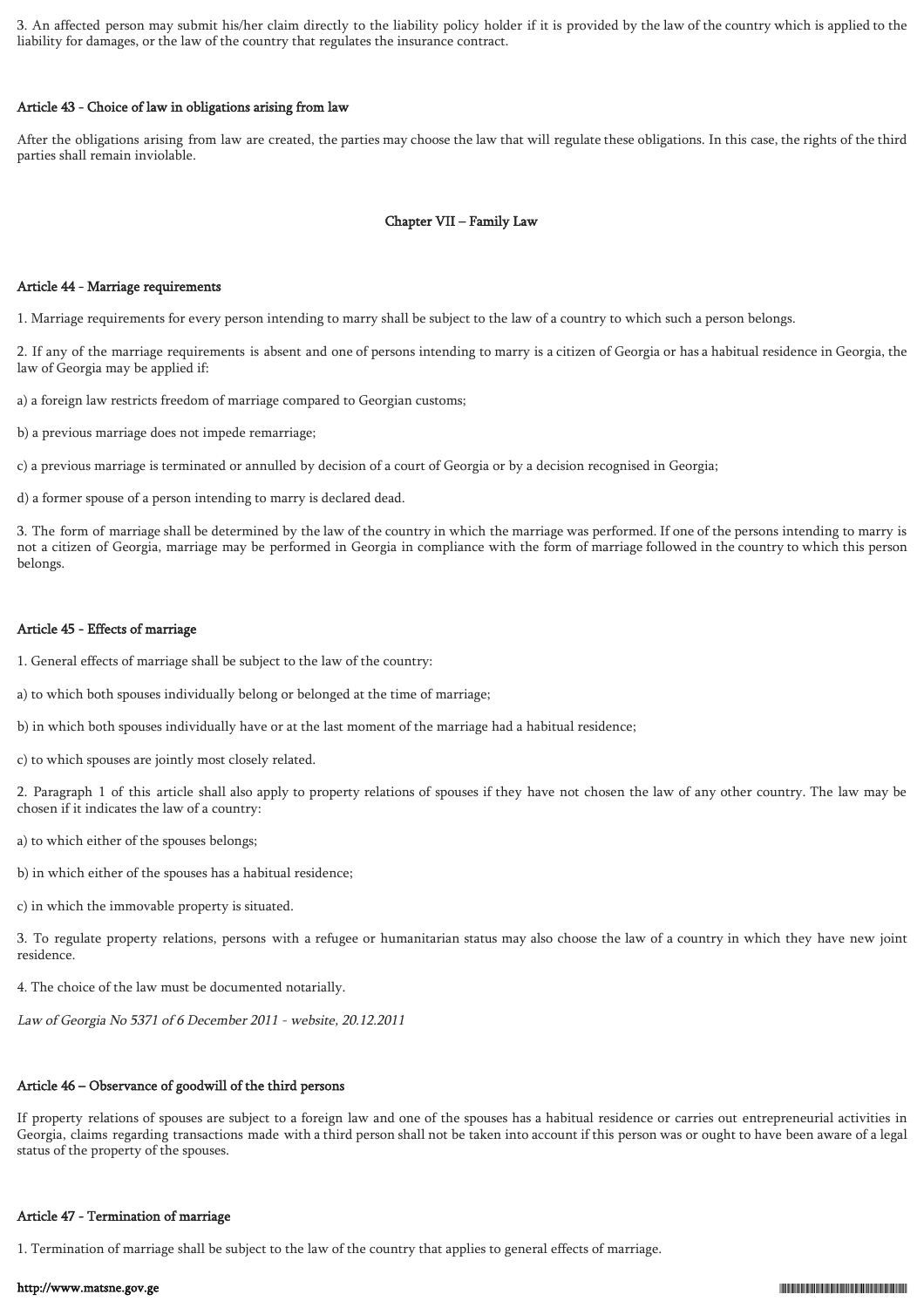2. If divorce is impossible under a foreign law, it may be done according to the law of Georgia if an applicant for a divorce is a citizen of Georgia or was a citizen of Georgia at the time of marriage.

#### Article 48 - Obligation of maintenance

1. The obligation of maintenance shall be subject to the law of the country where the maintenance creditor has a habitual residence. If a maintenance creditor cannot obtain maintenance from a maintenance debtor under the law of this country, the law of a country to which they both belong shall apply. If a maintenance creditor cannot obtain maintenance from a maintenance debtor under neither of these laws, the law of Georgia shall apply.

2. If there is an obligation of maintenance between indirect relatives, a maintenance debtor can apply the law of the country in relation to a maintenance creditor to which they jointly belong. If there is no common citizenship, the law of the country of habitual residence of the maintenance creditor shall apply.

3. If a divorce took place in Georgia, an obligation of the divorced spouses to provide maintenance shall be subject to the law of a country that was applied to the divorce. This rule shall also apply to other forms of termination of marriage and separation of spouses.

4. If a maintenance creditor and a maintenance debtor are both citizens of Georgia and the latter has a habitual residence in Georgia, the law of Georgia shall apply.

5. The law applied to an obligation to maintenance shall determine:

a) whether, to what extent and from whom a maintenance creditor may make a claim for maintenance;

b) who is authorised to conduct maintenance proceedings and what time limits are used to conduct them;

c) the amount of payment payable to state bodies by a maintenance debtor.

6. When determining the amount of maintenance, the needs of a maintenance creditor and the economic status of a maintenance debtor must be taken into consideration, even when the law applied in this case defines otherwise.

#### Article 49 - Relations between parents and children

Personal and property relations between parents and children, including parental care shall be subject to the law of a country in which a child has a habitual residence. At the same time, for the interests of the child, the law of a country to which the child belongs shall apply.

#### Article 50 - Legal relations with respect to the origin of children

1. Legal relations with respect to the origin of a child shall be subject to the law of a country where the child has a habitual residence. Establishment of the origin of a child by either of the parents shall be subject to the law of the country to which this parent belongs. If a mother is married, the origin of a child may also be established by the law of the country on which, under Article 45 of this Law, general effects of marriage were based at the time of birth of the child. If marriage was terminated due to the death of one of the parents, the time of marriage termination shall have crucial importance.

2. If parents are not married, the obligations of the father towards his pregnant spouse shall be subject to the law of the country where the mother has a habitual residence.

#### Article 51 - Disputes over the origin of children

The origin of a child may also be disputed under the law of the country where a precondition for the dispute arose. In all cases, the origin of a child may be disputed under the law of the country in which the child has a habitual residence.

#### Article 52 - Application of the law in case of adoption

Adoption shall be regulated by the law of a country to which an adoptive parent belongs at the time of adoption. Adoption by either of or both parents shall be subject to the law of the country that is applied to general effects of marriage.

#### Article 53 - Requirements for giving consent

The issue of giving consent to the adoption of a child and a person who has family and legal relations with the child, as well as recognition of paternity and giving a name shall also be additionally subject to the law of the country to which the child belongs. If the interests of a child so require, the law of Georgia shall apply instead of the law of that country.

#### Article 54 - Custody and guardianship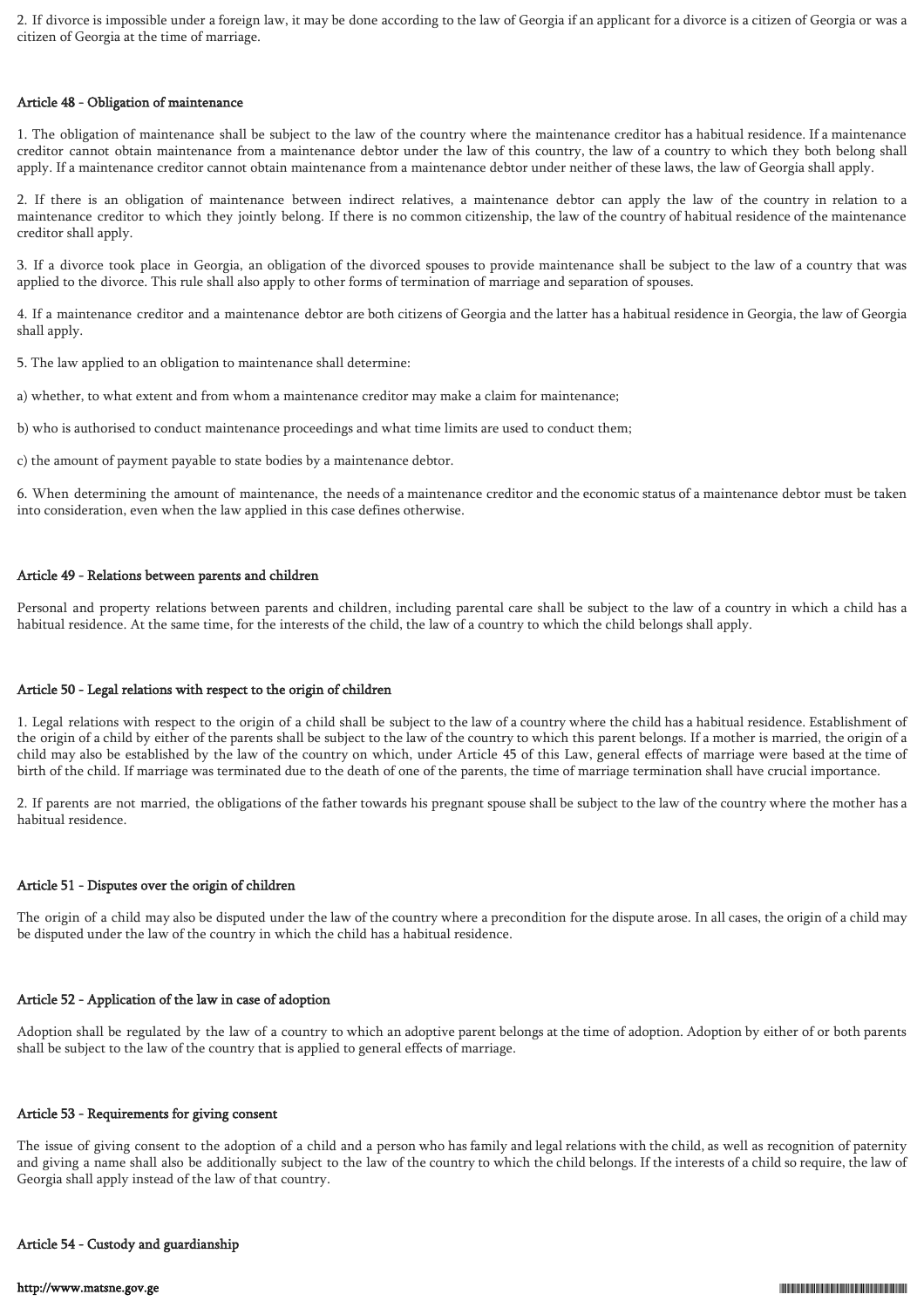1. Origination of guardianship, custody or other forms of care, change of their nature and termination shall be regulated by the law of a country to which a person subject to guardianship belongs. According to the law of Georgia, a custodian or a guardian may be assigned to an alien or a person with refugee or humanitarian status residing in Georgia.

2. If the application of a guardianship is necessary but it is not determined who participates in the guardianship or if a participant is in another country, the law of the country that is more favourable for the person subject to guardianship shall apply.

3. Temporary measures of custody, guardianship or care shall be subject to the law of the country imposing guardianship.

Law of Georgia No 5371 of 6 December 2011 - website, 20.12.2011

## Chapter VIII – Inheritance Law

#### Article 55 - Inheritance relations

Inheritance relations shall be regulated by the law of the country to which a testator belonged at the time of his/her death. A stateless person shall be subject to the law of the country in which he/she had his/her last habitual residence. If there is no such residence, the law of Georgia shall apply.

#### Article 56 - Form of last will and testament

Last will and testament shall be considered as prepared according to the form if it complies with the law of a country:

a) to which a testator belonged at the time of his/her death;

b) in which a testator had a habitual residence at the time of his/her death;

c) where immovable property referred to in a last will and testament is situated.

### Chapter IX – Procedural Rules

### Article 57 – The basic principle

Citizens and legal persons of a foreign country, as well as stateless persons shall enjoy the same legal guarantees in a civil procedure in the territory of Georgia as citizens and legal persons of Georgia.

#### Article 58 – Provision of guarantees for reimbursement of court expenses

1. If a claimant is a citizen or a legal person of a foreign country or a stateless person and he/she has a place of residence, habitual residence or residence outside the territory of Georgia, an obligation to give a guarantee to reimburse court expenses within established time limits may be imposed on him/her, based on a respondent's petition and under decision of the court. .

- 2. A guarantee shall not be required if:
- a) a country, the citizen of which is a claimant, requires no guarantees from natural and legal persons of Georgia;
- b) a respondent cannot justify the requirement for giving a guarantee.
- 3. A respondent shall file a petition to require a guarantee during oral hearing where he/she was given explanation regarding the right to the petition.

4. A decision to provide a guarantee must be adopted by a court ruling. In the event of a positive decision on the petition, the case shall be considered only after guarantees are submitted.

# Article 59 - Immunity of members of diplomatic missions

Representatives of diplomatic missions operating in Georgia and their family members, as well as service staff of the missions shall be exempted from jurisdiction of courts of Georgia under the Vienna Convention of 18 April 1961 on Diplomatic Relations. This rule shall also apply when their home country is not a signatory to this Convention.

#### Article 60 - Immunity of members of consulate representations

Officials of consulate representations and employees of consulates operating in Georgia shall be exempt from jurisdiction of courts of Georgia under the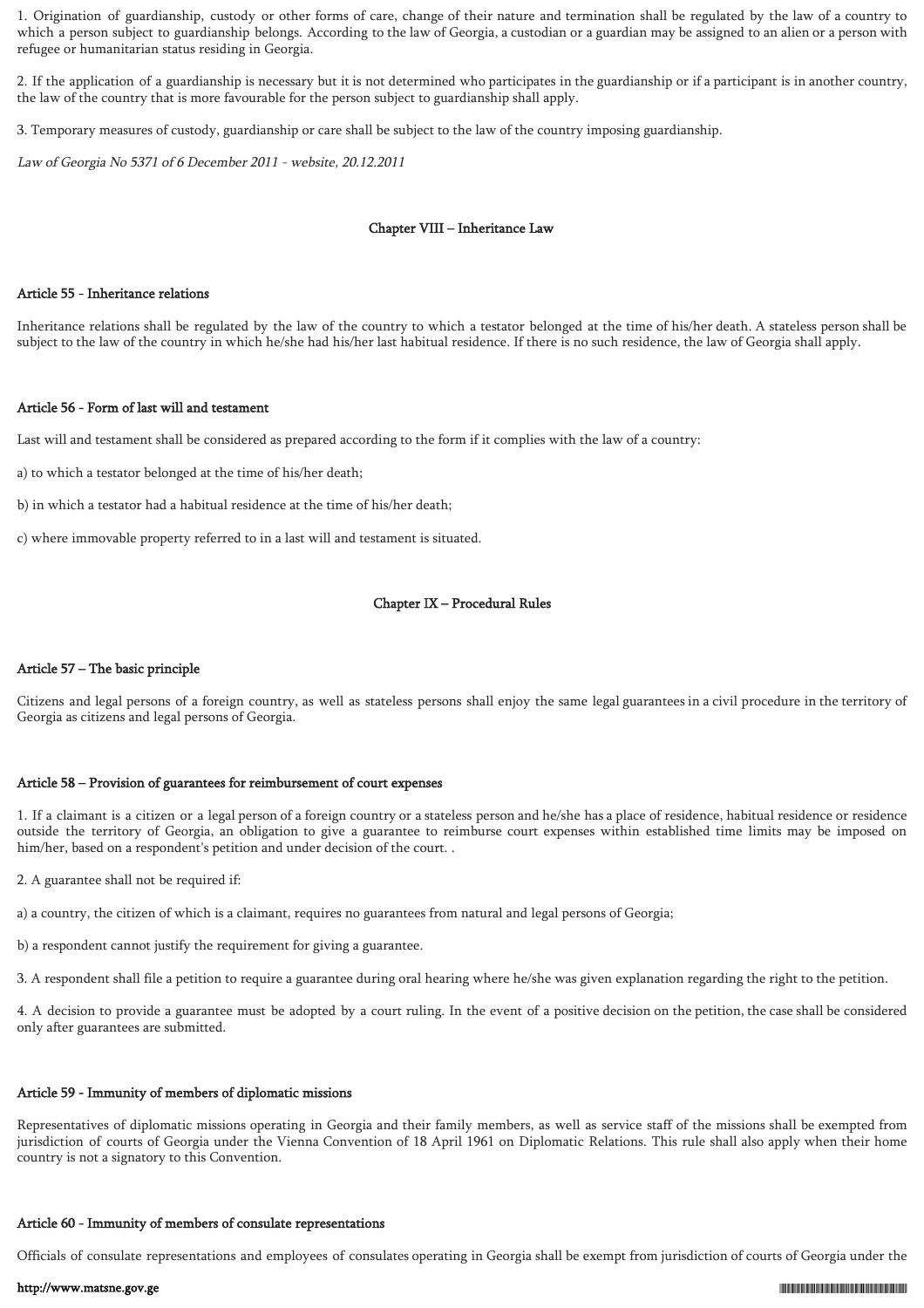Vienna Convention of 24 April 1963 on Consular Relations. This rule shall also apply when their home country is not a signatory to this Convention.

### Article 61 - Other cases of extraterritoriality

1. Jurisdiction of courts of Georgia shall not apply to representatives of foreign countries staying in Georgia on official invitation and their accompanying persons.

2. Jurisdiction of courts of Georgia shall not apply to persons who are exempted from jurisdiction of Georgia according to general rules of international law or other legal rules.

#### Article 62 - Petitions for legal assistance

1. If it is necessary to perform judicial acts outside the territory of Georgia to determine case circumstances, establish facts, and transfer documents or for other reasons, a petition may be filed with an appropriate institution of a foreign country.

2. If an act is performed through diplomatic missions or consular representations of Georgia, a petition must be filed with them.

3. A petition for legal assistance must be justified and must include the necessary data to fulfil it.

#### Article 63 - Granting of petitions for legal assistance

1. Courts of Georgia shall grant petitions of foreign courts for legal assistance.

2. Petitions of foreign courts for performance of individual procedural actions to provide legal assistance shall be filed under the legislation of Georgia.

3. If a petition for legal assistance is not prepared in the Georgian language or is not accompanied by a certified Georgian translation, its granting shall depend on whether or not an interested party pays an appropriate advance to have it translated into the Georgian language and certified.

4. At the request of a court in which a petition was filed, procedural rules of a foreign law may be applied when performing a procedural action, unless they contradict basic legal principles of Georgia.

#### Article 64 - Refusal to grant petitions for legal assistance

Legal assistance shall not be provided if:

a) granting of a petition contradicts the basic legal principles of Georgia;

b) an action included in a petition is not within jurisdiction of the courts of Georgia.

### Article 65 - Transfer of documents to other countries

1. Documents shall be transferred to another country according to legal assistance rules as determined by this Law.

2. Transfer of documents must be certified by an institution receiving the petition.

3. If the transfer of documents is not possible within legal assistance rules, it may be completed by a registered letter. Under International Postal Law, the transfer shall be considered as completed from the moment documents are delivered.

#### Article 66 - Appointment of persons authorised to transfer documents

1. If one of the parties that has a place of residence or residence outside the territory of Georgia and has no representative in Georgia, it may, by ruling of a court of Georgia, be assigned to appoint a person residing in Georgia who is authorised to transfer documents within established time limits.

2. If, within this time limit, a party fails to appoint a person authorised to transfer documents, any further transfer of documents by a registered letter shall be considered as completed one month after it was delivered to a post office. This rule shall also apply when there is no document to confirm the delivery to an addressee.

3. Under the ruling defined in paragraph 1 of this article, the effects that may arise from application of paragraph 2 of the same article must be explained to a party.

### Article 67 - Transfer of documents of foreign countries to Georgia

1. Documents of a foreign country shall be transferred to Georgia according to the legal assistance rules as determined by this Law.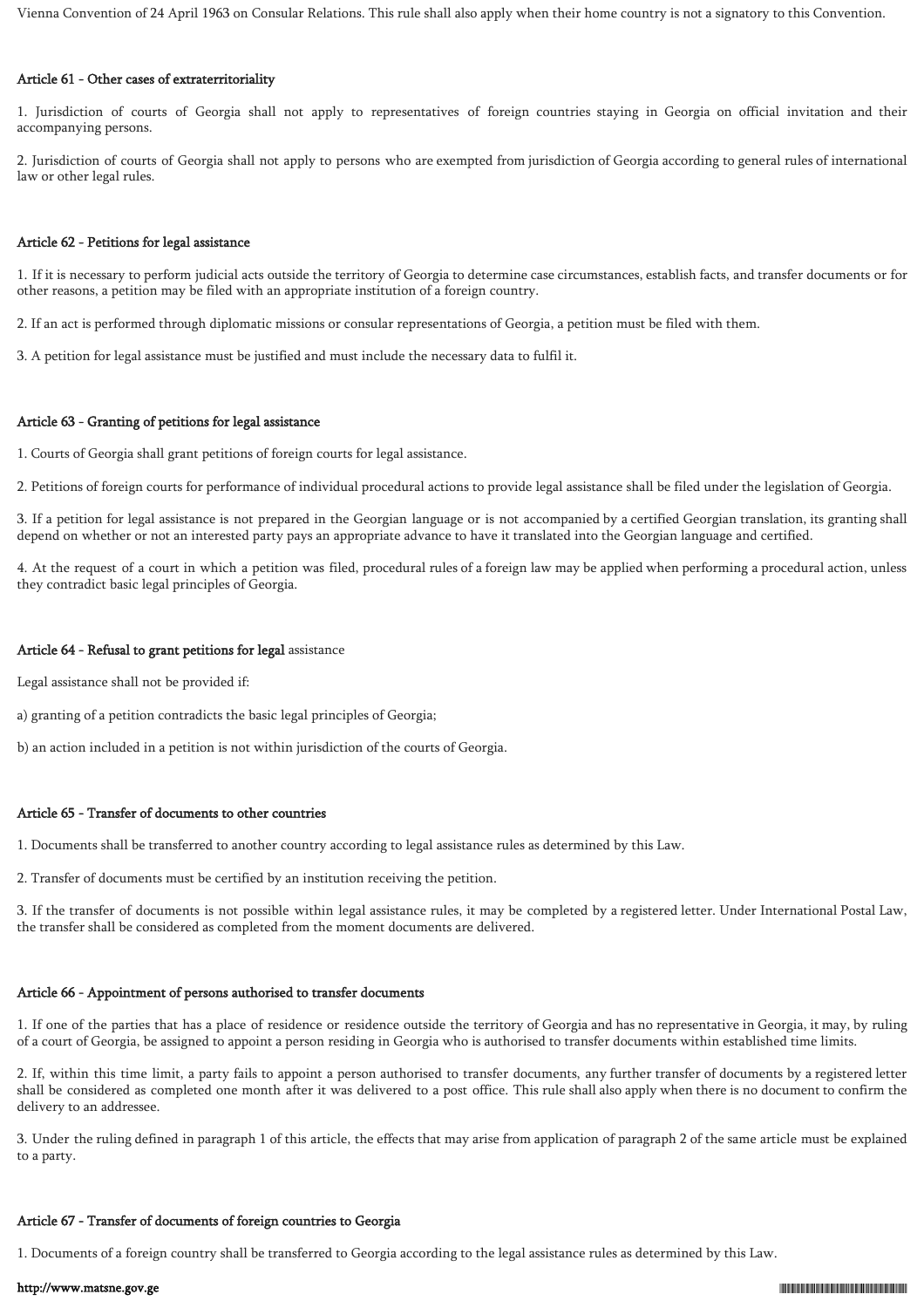2. If a document to be transferred is not prepared in the Georgian language or is not accompanied by a certified Georgian translation, an addressee may refuse to accept the document. In this case, the document must be returned to the body that filed a petition with indication of the reason for return. The right to refuse to accept the document must be explained to the addressee..

### Article 68 - Recognition of decisions of foreign countries

1. Georgia shall recognise legally effective court decisions of foreign countries.

2. A decision shall not be recognised if:

a) a case belongs to the exclusive jurisdiction of Georgia;

b) a party was not notified of summoning by way of delivering the writ of summons under the law of a country adopting the decision or other procedural violations have occurred;

c) there is a legally effective court decision of Georgia on the same dispute between the same parties, or a legally effective court decision of a third country which has been recognised in Georgia;

d) the foreign court that adopted the decision is not considered as competent under the legislation of Georgia;

e) the foreign country does not recognise court decisions of Georgia;

f) proceedings are pending in Georgia between the same parties on the same issue and on the same basis;

g) the decision contradicts the basic legal principles of Georgia.

3. In cases defined in paragraph (2)(e) of this article, a foreign court decision may be recognised if it does not refer to property rights and their local jurisdiction is not determined by the legislation of Georgia.

4. If a proceeding is in progress under paragraph (2)(f) of this article, a decision of a foreign country may be recognised after the proceeding is over in Georgia.

5. The issue of recognising a foreign court decision shall be considered by the Supreme Court of Georgia.

### Article 69 - Decisions on marriage issues

1. Recognition of a decision is not required if at the time of decision spouses were citizens of a country the institution of which adopted this decision.

2. The decision of the Supreme Court of Georgia to recognise a decision of a foreign country shall be binding.

### Article 70 - Execution of foreign court decisions

- 1. Foreign court decisions on cases of civil and labour laws shall be executed if they are subject to execution.
- 2. A decision on execution shall be made after an interested party files an appropriate petition.

3. The issue of adopting a decision with respect to a petition shall be subject to the jurisdiction of the Supreme Court of Georgia.

### Article 71 – Process of execution of decisions

1. A petition for execution must be accompanied by a certified copy of a court decision with a certified translation and by a certificate of entry of the decision into force and the necessity of its execution, unless it follows from the text.

2. It must be determined in the process of reviewing the petition whether conditions defined in Article 68 of this Law are observed.

3. An oral hearing shall not be conducted unless the parties require it. On serving a petition, the right to express an idea must be explained to the respondent. The fact that an oral hearing can be conducted if he/she requires must also be explained to the respondent.

4. Court of Georgia shall adopt a decision on execution of a foreign court decision in the form of a resolution.

#### Article 72 - Reaching of friendly settlement between parties by court and public documents

1. A friendly settlement between parties shall be reached by a court and public documents of foreign countries that are subject to execution shall be executed on the basis of a petition under Articles 70 and 71 of this Law.

2. A petition may not be granted if the execution contradicts the basic legal principles of Georgia.